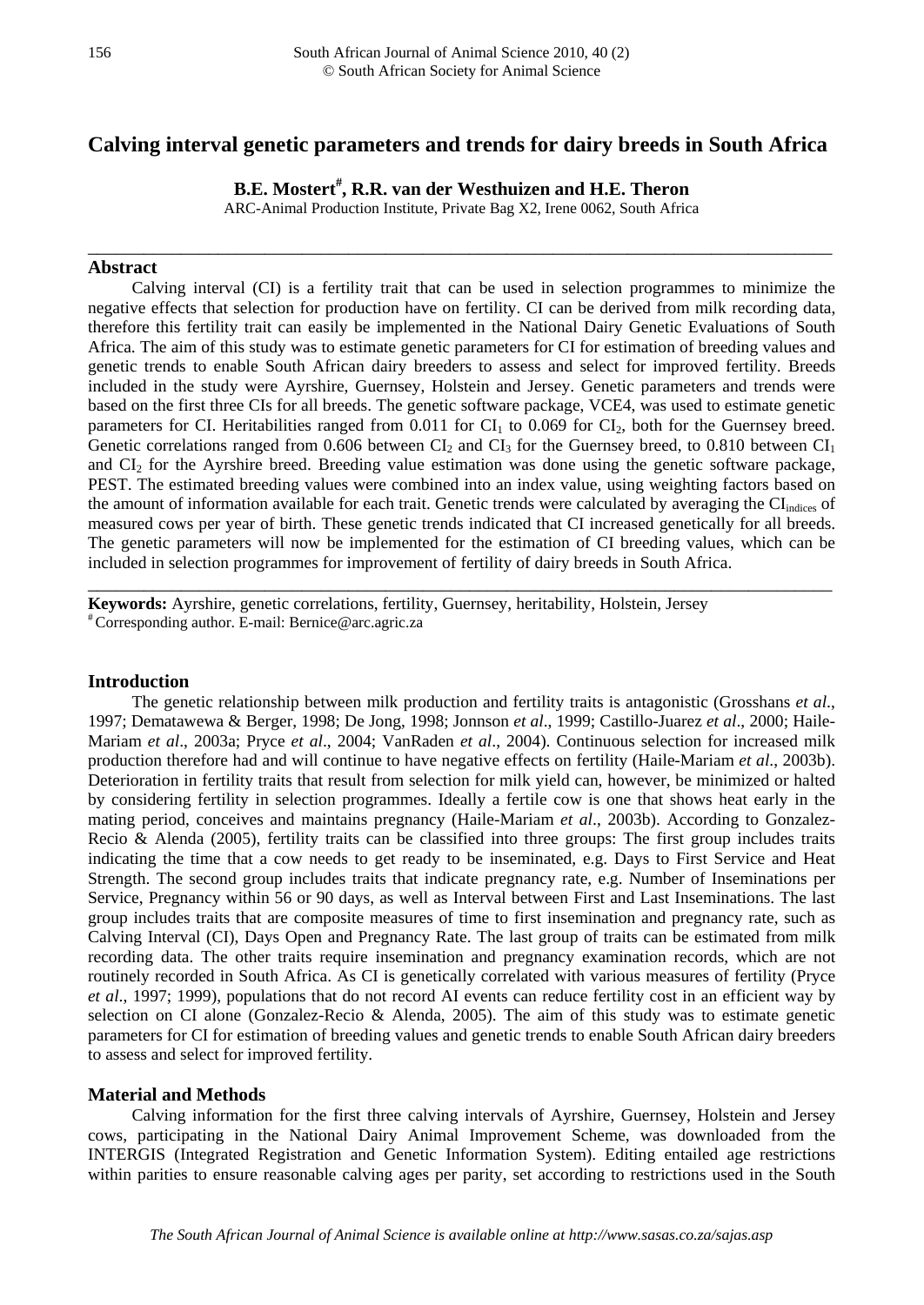African National Dairy Genetic Evaluations (Mostert *et al*., 2006a); allowance of a minimum CI of 210 days and a maximum of 700 days, according to specifications set in IRIS, the South African National Database Management System; and discarding data of cows sold to non-members of the Scheme. Season of calving was defined as summer (April-September) *versus* winter (October-March), as used in the South African National Dairy Genetic Evaluations (Mostert *et al*., 2006a). The contemporary group was defined as herdyear-season of calving. To ensure well-linked data structures for statistical analyses and genetic parameter estimation, the datasets were selected according to the following specifications:

- Only cows with a recorded first CI;
- Both parents had to be known;
- Only cows that did not change herds within a lactation;
- Contemporary groups consisting of at least five cows;
- Contemporary groups representing at least two sires;
- Sires had to be used in at least three contemporary groups (only for Holstein and Jersey datasets).

A 33% and 25% random sample were then selected for the Jersey and Holstein datasets, respectively. The Guernsey dataset was small and the subset of data that gave conversion with genetic parameter estimation, was a dataset containing records having a first and third CI and a known sire. In Table 1 information on the data structures, phenotypic averages and standard deviations of the selected datasets for the four breeds are indicated.

Analyses of variance, using SAS 9.1, indicated that for the Jersey and Guernsey breeds, age at calving should be nested within herd-year as a linear regression, while for the Holstein and Ayrshire breeds age at calving should be included as linear and quadratic regressions, but not be nested:

Guernsey and Jersey breed:

$$
y_{ijkl} = \mu + HYS_i + \alpha CA (HY)_k + A_j + e_{ijkl}
$$

| $=$ general mean;                                                 |
|-------------------------------------------------------------------|
| $=$ Calving Interval in days;                                     |
| $=$ fixed effect of Herd x Year x Season contemporary group;      |
| $=$ linear regression of Calving Age nested in Herd x Year group; |
| $=$ animal additive genetic effect;                               |
| $=$ random residual error.                                        |
|                                                                   |

Ayrshire and Holstein breed:

$$
y_{ijkl} = \mu + HYS_i + \alpha CA + \beta CA^2 + A_j + e_{ijkl}
$$

 where:  $\mu$  = general mean;  $y_{ijkl}$  = Calving Interval in days; HYSi = fixed effect of Herd x Year x Season contemporary group;<br> $\alpha CA + \beta CA^2$  = linear and quadratic regressions of Calving Age;  $=$  linear and quadratic regressions of Calving Age;  $A_i$  = animal additive genetic effect;  $e_{ijkl}$  = random residual error.

The genetic software package, VCE4 (Groeneveld & Garcia-Cortes, 1998), was used to estimate genetic parameters for CI. The first three CIs of each breed were included as different traits in the genetic analyses and pedigrees were traced back for three generations.

Breeding value estimation was done on the unselected datasets using the genetic software package PEST (Groeneveld & Kovac, 1990). Pedigrees were traced back as far as possible and genetic groups (based on year of birth, country of birth and selection path) for unknown parents were included to ensure that base animals enter the evaluations on the appropriate genetic level. The estimated breeding values (EBV) for the three calving intervals were combined into one index value, using weighting factors based on the relative proportion of records available for each calving interval, as follows:

 $CI_{index} = 0.44*EBV CI_1 + 0.33*EBV CI_2 + 0.23*EBV CI_3$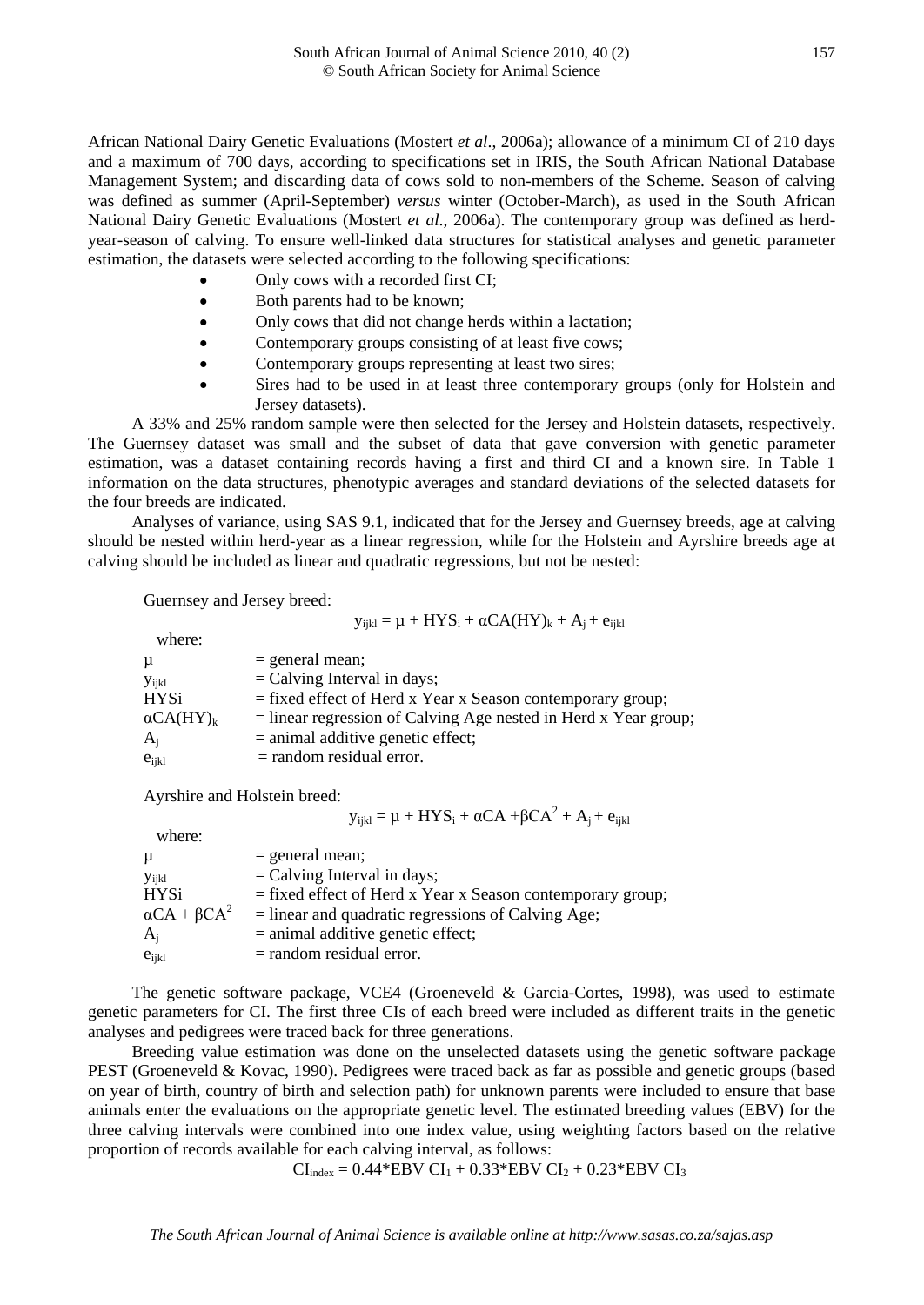Genetic trends were calculated by averaging the CI<sub>indices</sub> of measured cows per year of birth. The base of the evaluations was defined as measured cows born in 2000 (Holsteins and Jerseys) or 1995 (Ayrshires and Guernseys), as used in the South African National Dairy Genetic Evaluations (Mostert *et al*., 2006b).

#### **Results and Discussion**

Several countries around the world have already implemented a genetic evaluation for female fertility by 2005 (Interbull, 2005). According to Biffani *et al*. (2005) this is in response to the increasing concern amongst farmers, who are suffering severe reduction in income due to reproductive failure of their cows. The South African dairy industry is therefore in urgent need for fertility breeding values to improve the reproductive capacity of dairy herds in South Africa.

With regards to the data structure for CI of the different breeds, the following (Table 1): The Holstein breed, being the breed with the most recorded cows for CI in South Africa, had 39 times more measured cows compared to the Guernsey breed, which had the least number of measured cows available for breeding value estimation. Phenotypically the Ayrshire breed had the longest (404, 398 and 397 days, respectively) and the Jersey breed the shortest (389, 385 and 389 days, respectively) CIs for all three traits. Except for the Guernsey breed who had slightly more variation  $(\pm 1 \text{ day})$  in CI<sub>3</sub>, all breeds expressed most variation for CI<sub>1</sub>. This is expected, because  $CI_1$  is represented by a more unselected part of the population compared to  $CI_2$  and CI3. With regards to the data structure, contemporary groups of the Ayrshire consisted of most cows (12.6 averaged over traits), followed by the Holstein (11.8), Jersey (9.1) and Guernsey (3.0) breeds. Average progeny per sire represented in the pedigree was most for the Holstein (30.1), followed by the Ayrshire (20.3), Jersey (19.6) and Guernsey (14.7) breeds, while average progeny per dam was rather similar for all breeds (1.8 for Guernsey, 1.7 for Ayrshire and 1.6 for Holstein and Jersey breeds).

| Trait           | No of measured cows |                    | No in Pedigree of |              | Levels  | $CI \pm SD$ |              |
|-----------------|---------------------|--------------------|-------------------|--------------|---------|-------------|--------------|
|                 | Before <sup>1</sup> | After <sup>2</sup> | Animals           | <b>Sires</b> | Dams    | in $CGs^3$  | (days)       |
|                 |                     |                    |                   |              |         |             |              |
|                 |                     |                    |                   |              |         |             | $404 \pm 70$ |
| CI <sub>2</sub> |                     | 8058               |                   |              |         | 642         | $398 \pm 66$ |
| CI <sub>3</sub> |                     | 4996               |                   |              |         | 428         | $397 \pm 62$ |
| CI <sub>1</sub> | 17965               | 3819               | 6827              | 465          | 3 9 0 3 | 1 2 3 8     | $393 \pm 63$ |
| CI <sub>2</sub> |                     | 3797               |                   |              |         | 1 2 5 5     | $390 \pm 61$ |
| CI <sub>3</sub> |                     | 3819               |                   |              |         | 1 2 8 8     | $396 \pm 64$ |
| CI <sub>1</sub> | 703 548             | 31 546             | 87436             | 2 9 0 8      | 56 523  | 2 0 8 0     | $398 \pm 68$ |
| CI <sub>2</sub> |                     | 18 9 62            |                   |              |         | 1689        | $394 \pm 63$ |
| CI <sub>3</sub> |                     | 11 869             |                   |              |         | 1 3 1 6     | $395 \pm 64$ |
| CI <sub>1</sub> | 258418              | 16 394             | 45 4 64           | 2 3 2 3      | 29 044  | 1512        | $389 \pm 64$ |
| CI <sub>2</sub> |                     | 10915              |                   |              |         | 1 2 7 3     | $385 \pm 60$ |
| CI <sub>3</sub> |                     | 7 2 9 4            |                   |              |         | 933         | $389 \pm 63$ |
|                 | CI <sub>1</sub>     | 39 402             | 12 5 63           | 21 227       | 1 0 4 6 | 12454       | 940          |

**Table 1** Information on data structures, phenotypic means and standard deviations for calving intervals 1 to 3 of the selected datasets for the different breeds

<sup>1</sup> Before selection, *i.e.* in complete dataset;  $^2$  After selection per calving interval (CI);  $^3$ Contemporary Groups.

In Table 2 the genetic parameters for  $CI_1$ - $CI_3$  are indicated for the different breeds. Heritabilities were low and ranged from  $0.011 \pm 0.010$  for CI<sub>1</sub> to  $0.069 \pm 0.023$  for CI<sub>2</sub>, both for the Guernsey breed. Pryce *et al.* (1999), Weigel & Rekaya (2000) and Haile-Mariam *et al*. (2003b) all found that fertility traits involved with the showing of oestrus after parturition to be more heritable than those involved with conceiving to service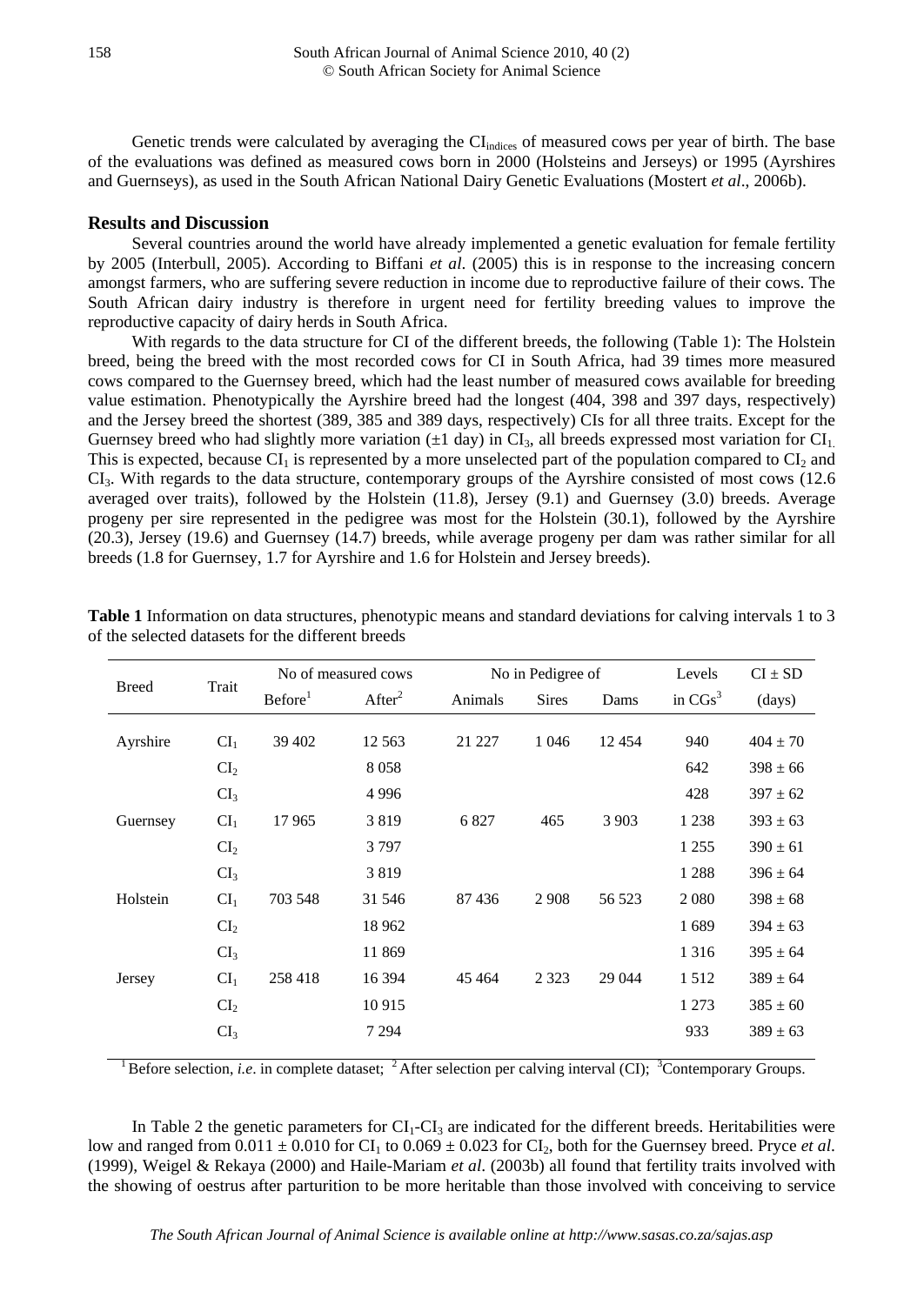when inseminated. Already in the 1980s Philipsson (1982) and Hermas & Young, (1987) concluded that although heritability for fertility is low, additive variation is considerable. This is most likely due to a high phenotypic variation and a large environmental impact on fertility traits (Ranberg, 1997).

In this study the Ayrshire, Holstein and Jersey breeds all had the highest heritability for  $CI<sub>3</sub>: 0.061$  $\pm$  0.007 for Ayrshires; 0.044  $\pm$  0.006 for Holsteins and 0.030  $\pm$  0.008 for Jerseys, while heritabilities for CI<sub>1</sub> and CI<sub>2</sub> for these breeds were more comparable than the estimates for the Guernsey breed:  $0.047 \pm 0.010$  and 0.044  $\pm$  0.008 for Ayrshires; 0.026  $\pm$  0.004 and 0.029  $\pm$  0.004 for Holsteins and 0.022  $\pm$  0.006 and 0.015  $\pm$  0.006 for Jerseys, for CI<sub>1</sub> and CI<sub>2</sub>, respectively. These heritability estimates correspond well with those reported in the literature: Haile-Mariam *et al*. (2003a) and Wall *et al*. (2003) both reported a heritability estimate of 0.03 for CI between first and second calving of Australian and UK Holstein cows, respectively and Gonzalez-Recio & Alenda (2005) reported an estimate of 0.04 on Spanish Holstein. Jagusiak & Zarnecki (2006) summarized estimates for CI from the literature to range from 0.01 (Pryce *et al.*, 2001) to 0.086 (Veerkamp *et al*., 2001). Makgahlela *et al*. (2007) reported a heritability estimate for South African Holstein cattle of 0.03, including CIs between different lactations as repeated measures.

Some studies that included more than one CI as different traits in a genetic evaluation, showed heritability estimates to be highest for CI<sub>1</sub>: Olori *et al.* (2003) published heritabilities of 0.05 for CI<sub>1</sub> and 0.03 for each of  $CI_2$  and  $CI_3$  on the Irish Holstein population, while Jagusiak & Zarnecki (2006) estimated heritabilities of 0.044 for CI<sub>1</sub>, 0.041 for CI<sub>2</sub> and 0.002 for CI<sub>3</sub> for the Polish Holstein cattle population. Haile-Mariam & Kassa-Mersha (1994), however, also reported the highest heritability for  $CI<sub>3</sub>$  (0.093), followed by  $CI<sub>1</sub>$  (0.015), with the lowest heritability for  $CI<sub>2</sub>$  (0.002) on Ethiopian Boran cattle.

| <b>Breed</b> | Trait           | Direct ratios     |                   |                   |  |  |
|--------------|-----------------|-------------------|-------------------|-------------------|--|--|
|              |                 | CI <sub>1</sub>   | CI <sub>2</sub>   | CI <sub>3</sub>   |  |  |
|              | CI <sub>1</sub> | $0.047 \pm 0.010$ | $0.810 \pm 0.119$ | $0.786 \pm 0.076$ |  |  |
|              |                 |                   |                   |                   |  |  |
| Ayrshire     | CI <sub>2</sub> |                   | $0.044 \pm 0.008$ | $0.770 \pm 0.102$ |  |  |
|              | CI <sub>3</sub> |                   |                   | $0.061 \pm 0.007$ |  |  |
|              |                 |                   |                   |                   |  |  |
|              | CI <sub>1</sub> | $0.069 \pm 0.023$ | $0.676 \pm 0.223$ | $0.687 \pm 0.127$ |  |  |
| Guernsey     | CI <sub>2</sub> |                   | $0.011 \pm 0.010$ | $0.606 \pm 0.200$ |  |  |
|              | CI <sub>3</sub> |                   |                   | $0.037 \pm 0.013$ |  |  |
|              |                 |                   |                   |                   |  |  |
|              | CI <sub>1</sub> | $0.026 \pm 0.004$ | $0.675 \pm 0.060$ | $0.716 \pm 0.075$ |  |  |
| Holstein     | CI <sub>2</sub> |                   | $0.029 \pm 0.004$ | $0.742 \pm 0.057$ |  |  |
|              | CI <sub>3</sub> |                   |                   | $0.044 \pm 0.006$ |  |  |
|              |                 |                   |                   |                   |  |  |
|              | CI <sub>1</sub> | $0.022 \pm 0.006$ | $0.719 \pm 0.173$ | $0.725 \pm 0.118$ |  |  |
| Jersey       | CI <sub>2</sub> |                   | $0.015 \pm 0.006$ | $0.755 \pm 0.105$ |  |  |
|              | CI <sub>3</sub> |                   |                   | $0.030 \pm 0.008$ |  |  |
|              |                 |                   |                   |                   |  |  |

**Table 2** Genetic parameters  $\pm$  s.e. for calving intervals 1 to 3 for the different breeds (heritabilies are on the diagonal and genetic correlations on the off-diagonals)

Genetic correlations ranged from  $0.606 \pm 0.200$  between CI<sub>2</sub> and CI<sub>3</sub> for the Guernsey breed, to 0.810  $\pm$  0.119 between CI<sub>1</sub> and CI<sub>2</sub> for the Ayrshire breed. The Holstein and Jersey breeds both had the highest genetic correlations between CI<sub>2</sub> and CI<sub>3</sub> (0.742  $\pm$  0.057 for Holsteins and 0.755  $\pm$  0.105 for Jerseys) and the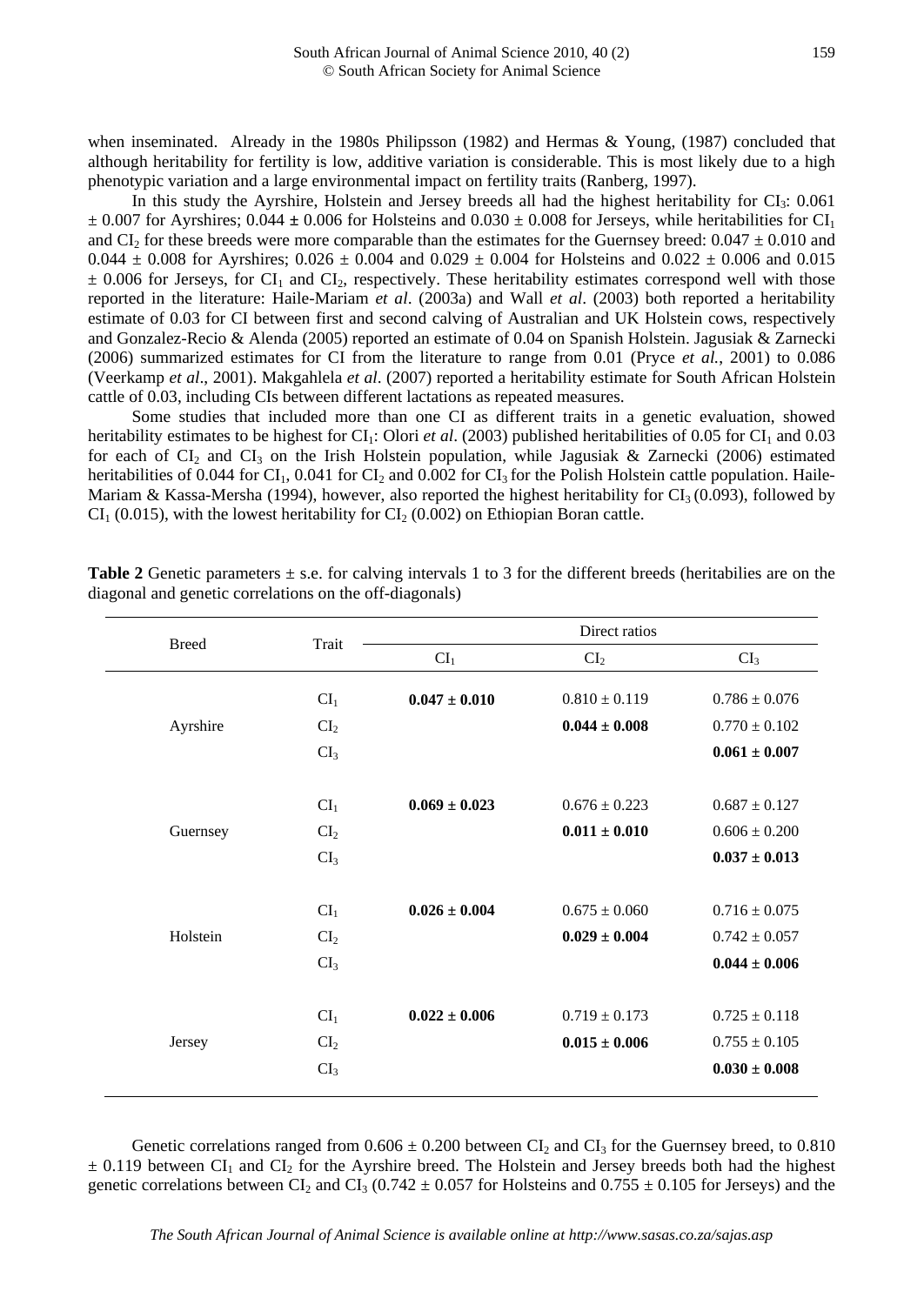lowest between CI<sub>1</sub> and CI<sub>2</sub> (0.675  $\pm$  0.060 for Holsteins and 0.719  $\pm$  0.173 for Jerseys), while the Ayrshire showed the reverse (0.81  $\pm$  0.119 between CI<sub>1</sub> and CI<sub>2</sub> and 0.770  $\pm$  0.102 between CI<sub>2</sub> and CI<sub>3</sub>). The Guernsey breed had the highest genetic correlation between  $CI_1$  and  $CI_3$  (0.687  $\pm$  0.127), and the lowest between CI<sub>2</sub> and CI<sub>3</sub> (0.606  $\pm$  0.200). Genetic correlations between CIs from the literature are generally higher than the ones reported here. Haile-Mariam & Kassa-Mersha (1994) published genetic correlations approaching unity between adjacent CIs for Boran cattle in Ethiopia:  $0.999$  between CI<sub>1</sub> and CI<sub>2</sub>,  $0.997$ between  $CI_2$  and  $CI_3$  but a significantly lower genetic correlation of 0.653 between  $CI_1$  and  $CI_3$ . Haile-Mariam *et al.* (2003a) published a correlation of 0.88 between  $CI_1$  and  $CI_2$  on Australian Holstein-Friesian cows, while Olori *et al.* (2003) reported the highest correlation to be between CI<sub>1</sub> and CI<sub>2</sub> (0.94), the lowest between  $CI_1$  and  $CI_3$  (0.85) and a correlation of 0.90 between  $CI_2$  and  $CI_3$ . Genetic correlations from a study done by Makgahlela (2006) showed the same pattern as that of Olori *et al.* (2003): 0.82 between CI<sub>1</sub> and CI<sub>2</sub>, 0.78 between  $CI_1$  and  $CI_3$  (0.85) and 0.99 between  $CI_2$  and  $CI_3$ .

Genetic changes in CI are indicated in Figure 1 for the different breeds.



1980 1981 1982 1983 1984 1985 1986 1987 1988 1989 1990 1991 1992 1993 1994 1995 1996 1997 1998 1999 2000 2001 2002 2003 2004

Year of birth

**Figure 1** Genetic trends (estimated breeding values (EBV) averaged per year of birth) for calving interval of the different dairy breeds in South Africa.

Since breeding programmes for dairy cattle in South Africa primarily focused on increased milk production for many years (Banga & Rautenbach, 1999), it is not surprising that CI increased genetically for all breeds. The Holstein breed showed the steepest increase in CI (1.25 days/year), followed by the Ayrshire breed (0.71 days/year), Guernsey breed (0.57 days/year) and the Jersey breed showing an increase of 2.5 times less than that of the Holstein breed (0.50 days/year) since 1980. This is probably due to the inclusion of Intercalving Period and Age at Calving standards in the selection of bull dams implemented by the Jersey Society since the early nineties (P. van Niekerk, Pers. Comm., Previous Breed Director: SA Jersey Society, PO Box 100893, Brandwagpark 11, Brandhof, 9324, South Africa).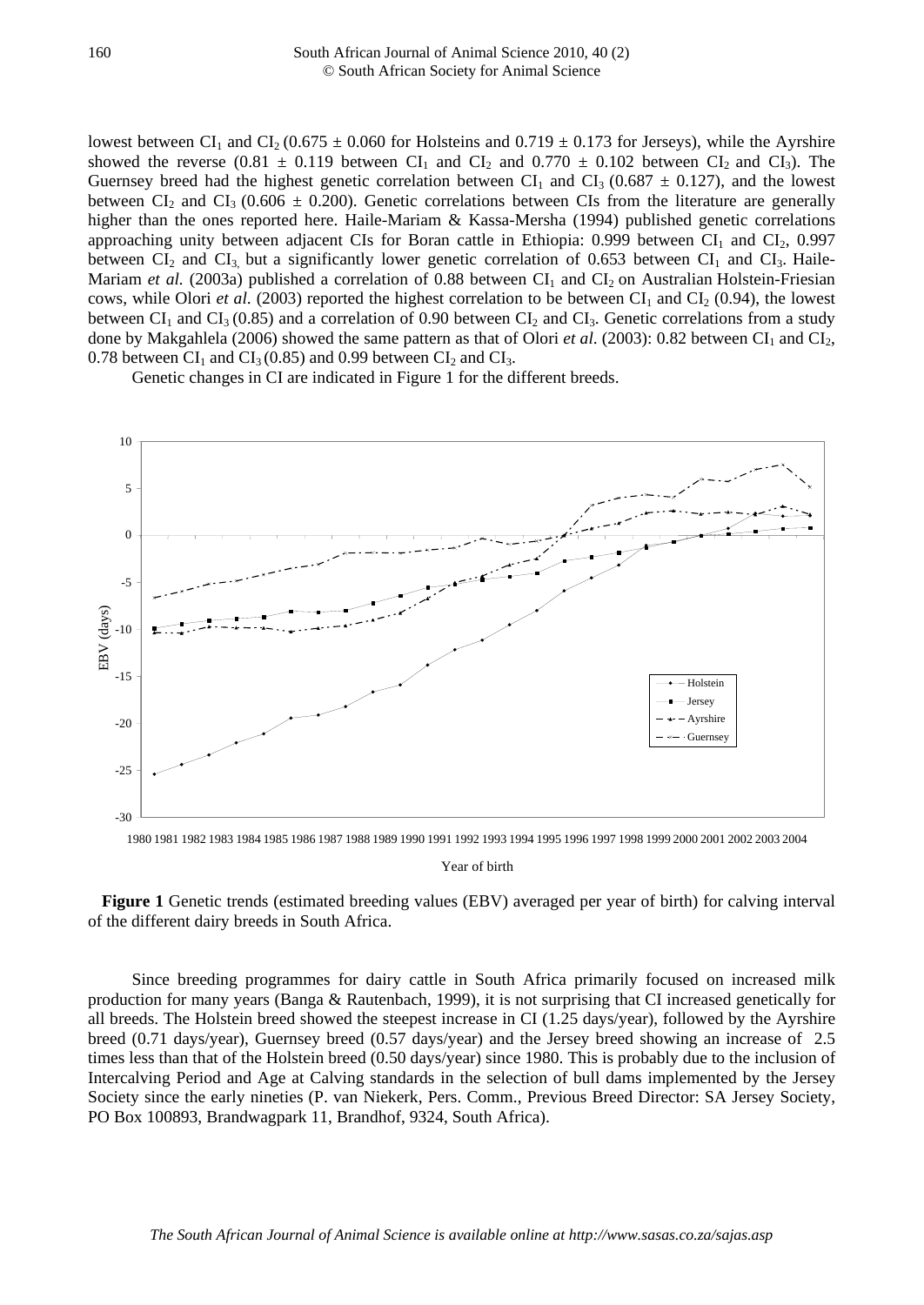## **Conclusions**

- Heritabilities for  $CI_{1,3}$  of SA dairy breeds compared well with literature estimates;
- Genetic correlations between  $CI<sub>1-3</sub>$  of SA dairy breeds were generally lower than those reported in the literature;
- These genetic correlations clearly indicated that CIs between different parities should be treated as different traits in the SA genetic evaluations;
- CI increased genetically in all SA dairy breeds;
- CI breeding values will be released to the dairy industry as a valuable selection tool to monitor and control fertility of dairy cows and also to evaluate and improve the genetic trend of the population as a whole.

## **References**

- Banga, C.B. & Rautenbach, L., 1999. Genetic progress from 1980 to 1999. Annual Report National Dairy Cattle Performance Testing Scheme South Africa. ARC Animal Improvement Institute, 6-11.
- Biffani, S., Marusi, M., Biscarini, F. & Canavesi, F., 2005. Developing a genetic evaluation for fertility using angularity and milk yield as correlated traits. Interbull Bulletin 33, 63-66.
- Castillo-Juarez, H., Oltenacu, P.A., Blake, R.W., Mcculloch, C.E. & Cienfuegos-Rivas, E.G., 2000. Effect of herd environment on genetic and phenotypic relationships among milk yield, conception rate and somatic cell score in Holstein cattle. J. Dairy Sci. 83, 807-814.

De Jong, G., 1998. Index for daughters' fertility in the Netherlands. Interbull Bulletin 18, 102-105.

- Dematawewa, C.M.B. & Berger, P.J., 1998. Genetic and phenotypic parameters for 305-day yield, fertility and survival in Holsteins. J. Dairy Sci. 81, 2700-2709.
- Gonzalez-Recio, O. & Alenda, R., 2005. Genetic parameters for female fertility traits and a fertility index in Spanish dairy cattle. J. Dairy Sci. 88, 3282-3289.
- Groeneveld, E. & Garcia-Cortes, A., 1998. VCE4.0, a (co)variance component package for frequentists and bayesians. Proc.  $6<sup>th</sup>$  World Cong. Genet. Appl. Livest. Prod. 27, 455-456.
- Groeneveld, E. & Kovac, M., 1990. A generalized computing procedure for setting up and solving mixed linear models. J. Dairy Sci. 73, 513-531.
- Grosshans, T., Xu, Z.Z., Burton, L.J., Johnson, D.L. & Macmillan, K.L., 1997. Performance and genetic parameters for fertility of seasonal dairy cows in New Zealand. Livest. Prod. Sci. 51, 41-51.
- Haile-Mariam, M. & Kassa-Mersha, 1994. Genetic and environmental effects on age at first calving and calving interval in naturally bred Boran (zebu) cows in Ethiopia. Anim. Prod. 58, 329-334.
- Haile-Mariam, M., Bowman, P.J. & Goddard, M.E., 2003a. Genetic and environmental relationship among calving interval, survival, persistency of milk yield and somatic cell count in dairy cattle. Livest. Prod. Sci. 80, 189-200.
- Haile-Mariam, M., Morton, J.M. & Goddard, M.E., 2003b. Estimates of genetic parameters for fertility traits of Australian Holstein-Friesian cattle. Anim. Sci. 76, 35-42.
- Hermas, S.A. & Young, C.W., 1987. Genetic relationships and additive genetic variation in productive and reproductive traits in Guernsey dairy cattle. J. Dairy Sci. 70, 1252-1257.
- Interbull, 2005. Description of national genetic evaluation systems for dairy cattle traits as practiced in different Interbull member countries.

[http://www-interbull.slu.se/national\\_ges\\_info2/framesidages.htm.](http://www-interbull.slu.se/national_ges_info2/framesidages.htm)

- Jagusiak, W. & Zarnecki, A., 2006. Genetic evaluation for fertility traits in Polish Holsteins. Interbull Bulletin 35, 37-41.
- Jonnson, N.N., Fulkerson, W.K., Pepper, P.M. & McGowan, M.R., 1999. Effect of genetic merit and concentrate feeding on reproduction and grazing dairy cows in a subtropical environment. J. Dairy Sci. 82, 2756-2765.
- Makgahlela, M.L., 2006. Genetic analysis of female fertility traits and their relationships with yield traits in South African Holstein cattle. MSc Thesis, University of Limpopo, South Africa.
- Makgahlela, M.L., Banga, C.B., Norris, D., Dzama, K. & Ng'ambi, J.W., 2007. Genetic correlations between female fertility and production traits in South African Holstein cattle. S. Afr. J. Anim. Sci. 37, 180-188.